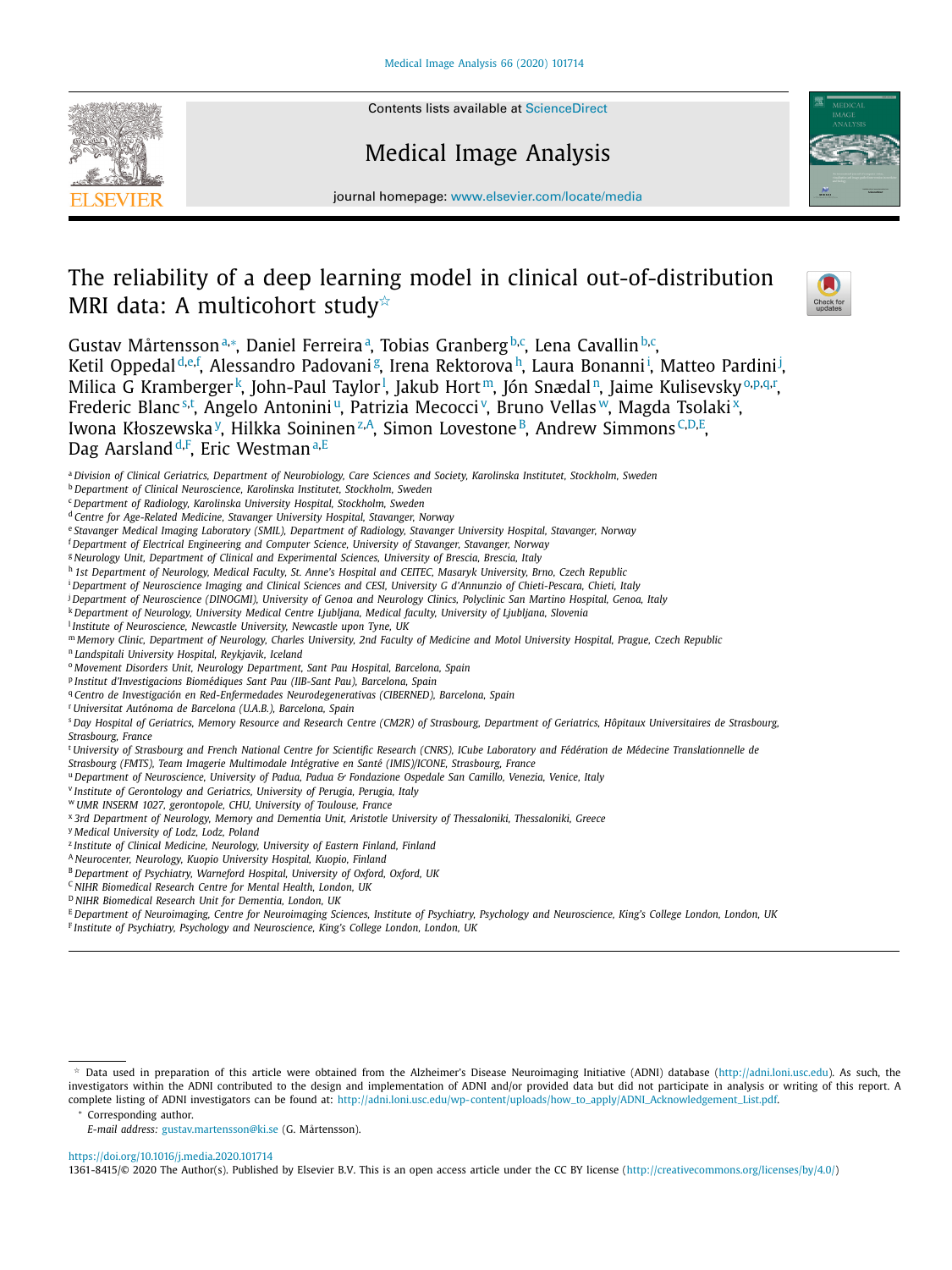#### A R T I C L E I N E O

*Article history:* Received 7 November 2019 Revised 17 April 2020 Accepted 24 April 2020 Available online 1 May 2020

*Keywords:* Neuroimaging Deep learning Domain shift Clinical application

# A B S T R A C T

Deep learning (DL) methods have in recent years yielded impressive results in medical imaging, with the potential to function as clinical aid to radiologists. However, DL models in medical imaging are often trained on public research cohorts with images acquired with a single scanner or with strict protocol harmonization, which is not representative of a clinical setting. The aim of this study was to investigate how well a DL model performs in unseen clinical datasets–collected with different scanners, protocols and disease populations–and whether more heterogeneous training data improves generalization. In total, 3117 MRI scans of brains from multiple dementia research cohorts and memory clinics, that had been visually rated by a neuroradiologist according to Scheltens' scale of medial temporal atrophy (MTA), were included in this study. By training multiple versions of a convolutional neural network on different subsets of this data to predict MTA ratings, we assessed the impact of including images from a wider distribution during training had on performance in external memory clinic data. Our results showed that our model generalized well to datasets acquired with similar protocols as the training data, but substantially worse in clinical cohorts with visibly different tissue contrasts in the images. This implies that future DL studies investigating performance in out-of-distribution (OOD) MRI data need to assess multiple external cohorts for reliable results. Further, by including data from a wider range of scanners and protocols the performance improved in OOD data, which suggests that more heterogeneous training data makes the model generalize better. To conclude, this is the most comprehensive study to date investigating the domain shift in deep learning on MRI data, and we advocate rigorous evaluation of DL models on clinical data prior to being certified for deployment.

© 2020 The Author(s). Published by Elsevier B.V. This is an open access article under the CC BY license [\(http://creativecommons.org/licenses/by/4.0/\)](http://creativecommons.org/licenses/by/4.0/)

## **1. Introduction**

The use of deep learning (DL) models in neuroimaging has increased rapidly in the last few years, often showing superior diagnostic abilities compared to traditional imaging softwares (see Litjens et al., 2017; Lundervold and [Lundervold,](#page-8-0) 2019 for reviews). This makes DL models promising to use as diagnostic aid to clinicians. However, for a software to function in a clinical setting it should work on images acquired from different scanners, protocol parameters, and of varying image quality–a scenario reflective of most clinical settings today. [Fig.](#page-2-0) 1 shows illustrative examples of the variability in images from some different centers included in this study.

Training a DL model on magnetic resonance imaging (MRI) scans requires a large dataset to obtain good performance. However, (labeled) clinical data is generally difficult (and expensive) to acquire due to strict privacy regulations on medical data. Most researchers are therefore constrained to rely on publicly available neuroimaging datasets, which are typically research cohorts that differ from a clinical setting in several ways: 1) Images are acquired from the same scanner and protocol, or protocols have been harmonized across machines. This is done to reduce image variability and confounding effects, which are problematic also for traditional neuroimaging softwares such as FSL, FreeSurfer and SPM (Guo et al., [2019\)](#page-8-0). 2) Research cohorts often have strict inclusion and exclusion criteria for the individuals enrolled in order to study a particular effect of interest. For instance, to study the progression of patients suffering from Alzheimer's Disease (AD) it may be necessary to exclude comorbidities, such as cerebrovascular pathology or history traumatic brain injury, in order to reduce heterogeneity not relevant to the research question. This is the case of the Alzheimer's Disease Neuroimaging Initiative (ADNI) cohort–the most extensive public neuroimaging dataset in AD and used for training and evaluation in multiple DL studies on AD (Litjens et al., 2017). However, since [comorbidities](#page-8-0) are frequent alongside AD the ADNI cohort is hardly reflective of the heterogeneous AD profiles of patients in the clinics (Boyle et al., 2018; [Ferreira](#page-8-0) et al., 2017). Thus, training a DL model on data from a research cohort may perform worse in a clinical setting due to difficulties generalizing to new scanners/protocols (point 1) and/or a more heterogeneous population (point 2). Investigating the performance in *out-* *of-distribution data* (OOD data, i.e. images acquired with different scanners/protocols than the ones included in the training set) is an important step in order to investigate clinical applicability of DL models and understanding the challenges that can arise when deploying.

Some previous studies have investigated the clinical applicability of machine learning models, or *domain shift* (training a model on data from one domain and applying it in data from another). A recent paper by De Fauw et al. [\(2018\)](#page-8-0) trained and applied a deep learning model on a clinical dataset of 3D optical coherence tomography scans, which managed to predict referral decisions with similar performance as experts. However, when applied to images from a new scanning device the performance was poor. Since they used a two-stage model architecture, where the first part segmented the image into different tissue types (making subsequent analysis scanner independent), it was sufficient to retrain only the segmentation network with a (much smaller) dataset from the new device. [Klöppel](#page-8-0) et al. (2015) investigated the performance of a trained SVM-classifier to diagnose dementia in a clinical dataset of a more heterogeneous population. Their models were also fed tissue-segmentation maps, preprocessed using SPM, and found a drop in performance compared to the "clean" training set, as well as lower performance than previous studies had reported (typically cross-validation performance). Zech et al. [\(2018\)](#page-9-0) explicitly investigated how a convolutional neural network (CNN) trained for pneumonia screening on chest X-rays generalized to new cohorts. They found significantly lower performance in OOD cohorts. Further, they demonstrated that a CNN could accurately classify which hospital an image was acquired at and thus potentially leverage this information to adjust the prediction method due to different disease prevalences in the cohorts. Some recent studies have investigated MRI segmentation performance across centers and again found drops in [performance](#page-8-0) (Albadawy et al., 2018; Kamnitsas et al., 2017; Perone et al., 2019). These analyses were made on a small number of images, as segmented data is typically expensive and time-consuming to label. In contrast to segmented data, visual ratings of atrophy, which still serve as the main tools to quantify neurodegeneration in memory clinics, offer a faster method to annotate brain images that make it feasible to label large datasets ( $> 1000$  images) from multiple clinics. Our group recently proposed *AVRA* (Automatic Visual Ratings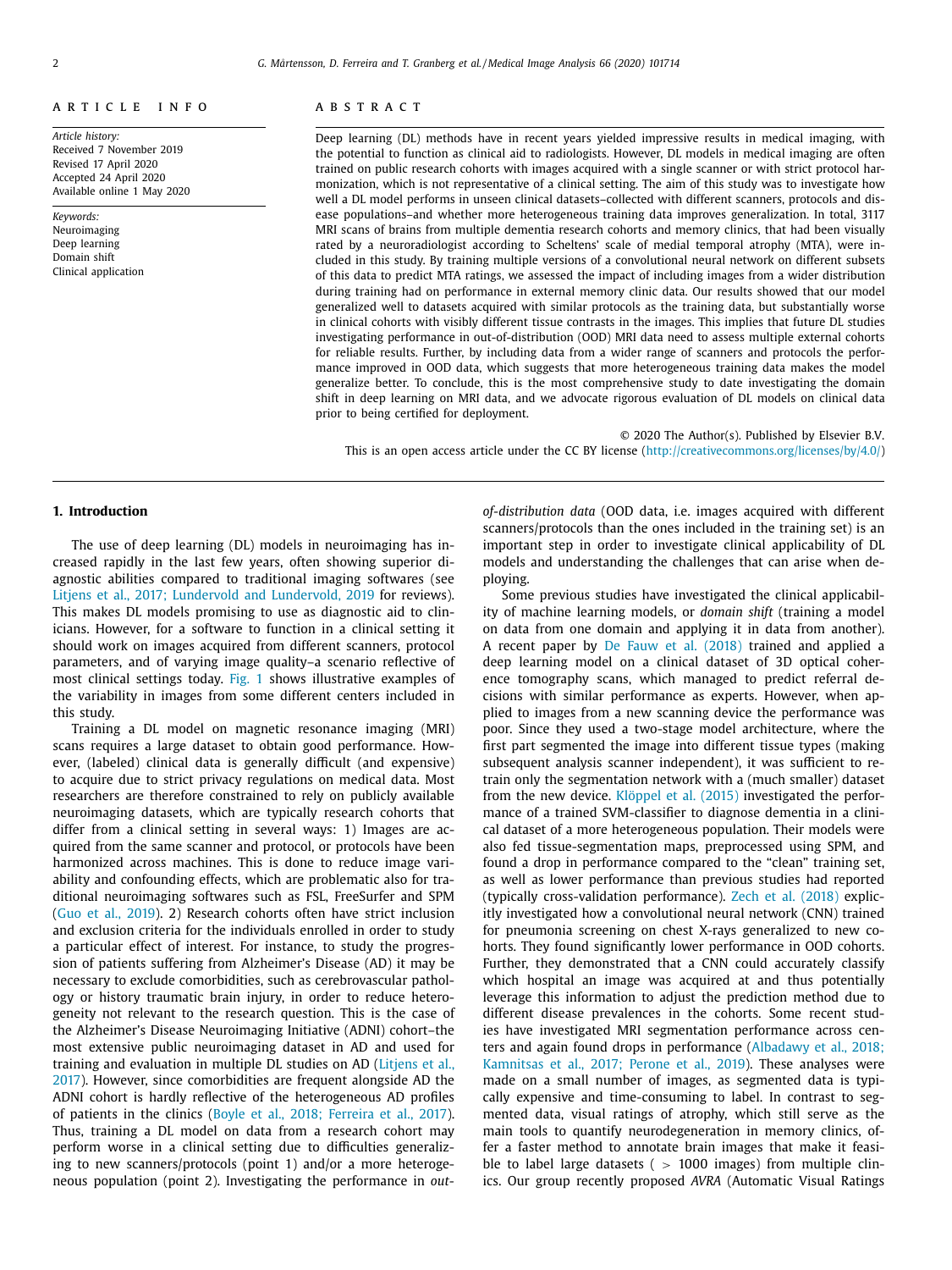<span id="page-2-0"></span>

Fig. 1. Two randomly selected images from five different cohorts in the study to illustrate image intensity variability between cohorts, and examples of Scheltens' scale of medial temporal atrophy (MTA) rated by a radiologist. The red boxes show the region of interest for the MTA scale with a progressive worsening in the hippocampus and surrounding regions. The images are normalized to have zero mean and unit variance, with the same intensity color scale for all images. The jet color map on the right-hand part of the images is used to visibly highlight intensity differences between centers. (For interpretation of the references to color in this figure legend, the reader is referred to the web version of this article.)

of Atrophy), a DL model based on convolutional neural networks (CNN) [\(Mårtensson](#page-9-0) et al., 2019). AVRA inputs an unprocessed  $T_1$ weighted MRI image and predicts the ratings of Scheltens' Medial Temporal Atrophy (MTA) scale, commonly used clinically to diagnose dementia [\(Scheltens](#page-9-0) et al., 1992) (see Fig. 1 for examples of the MTA scale).

The aim of this study is to systematically investigate the performance of a CNN based model (AVRA) in OOD data from clinical neuroimaging cohorts. We study the impact more heterogeneous training data has on generalization to OOD data by training and evaluating AVRA on images from different combinations of cohorts. Two of these cohorts are research oriented: similar to each other in terms of disease population (AD) and protocol harmonization. The other two datasets consist of clinical data from multiple European sites including individuals of different and mixed types of dementia, not just AD. Additionally, we assess the interand intra-scanner variability of AVRA in a systematic test-retest set. To our knowledge this is the largest and most comprehensive study on the generalization of DL models in neuroimaging and MRI data.

## **2. Material and methods**

#### *2.1. MRI data and protocols*

The 3117 images analyzed in this study came from five different cohorts described in [Table](#page-3-0) 1, where we also list the reasons for including these datasets in the current study. Full lists of scanners and scanning protocols are provided as Supplementary Data. TheHiveDB was used for data management in this study [\(Muehlboeck](#page-9-0) et al., 2014).

Data used in the preparation of this article were obtained from the Alzheimer's Disease Neuroimaging Initiative (ADNI) database [\(http://adni.loni.usc.edu\)](http://adni.loni.usc.edu). The ADNI was launched in 2003 as a public-private partnership, led by Principal Investigator Michael W. Weiner, MD. The primary goal of ADNI has been to test whether serial magnetic resonance imaging (MRI), positron emission tomography (PET), other biological markers, and clinical and neuropsychological assessment can be combined to measure the progression of mild cognitive impairment (MCI) and early Alzheimer's disease (AD). In brief, the ADNI dataset is a large, public dataset that has helped advance the field of AD and neuroimaging. However, the strictly harmonized protocols and strict exclusion criteria make ADNI unrepresentative of a clinical setting. Some subjects were scanned multiple times (within a month) in both a 1.5T and a 3T scanner in which case one of the images was selected at random during training for the current study. *AddNeuroMed* is an imaging cohort collected in six sites across Europe with the aim of developing and validating novel biomarkers for AD

[\(Simmons](#page-9-0) et al., 2011). The MRI images were acquired with protocols designed to be compatible with data from ADNI, and the two cohorts have been successfully combined in previous studies (Falahati et al., 2016; Mårtensson et al., 2018; Westman et al., 2011). [AddNeuroMed](#page-8-0) was an interesting cohort to assess AVRA's reliability in due to having consistent scanning parameters and acquisition methods similar to ADNI. Thus, this dataset represented a research cohort where we expected our DL model to show good performance in when trained on ADNI data. A subset of the images  $(N=122)$  of patients diagnosed with AD had been visually rated for MTA. Exclusion criteria for both these studies included no histories of head trauma, neurological or psychiatric disorders (apart from AD), organ failure, or drug/alcohol abuse.

The *MemClin* dataset was used for training also in our previous study detailing AVRA [\(Mårtensson](#page-9-0) et al., 2019). MemClin consists of images of AD or frontotemporal lobe dementia collected from the memory clinic at Karolinska Hospital in Huddinge, Sweden. This dataset better resembled a clinical setting with varying scanning parameters and field strengths, while the disease population was not completely representative of patients in a memory clinic. The only exclusion criteria was history of traumatic brain injury. Images and ratings have [previously](#page-8-0) been analyzed in (Ferreira et al., 2018; Lindberg et al., 2009).

The fourth cohort in this study consists of clinical MRI images from the European consortium for Dementia with Lewy Bodies (referred to as *E-DLB* from here on) previously described in [\(Kramberger](#page-8-0) et al., 2017; Oppedal et al., 2019). Patients with referrals to memory, movement disorders, psychiatric, geriatric or neurology clinics that had undergone an MRI were selected from 12 sites in Europe. These individuals were diagnosed with Dementia with Lewy Bodies (DLB), AD, Parkinson's Disease with Dementia (PDD), mild cognitive impairment (MCI, due to AD or DLB), or were healthy elderly controls (HC). The images were acquired as part of the clinical routine, and consequently without protocol harmonization, and can thus be considered to reflect a clinical setting well. Exclusion criteria for the E-DLB cohort were having received a recent diagnosis of major somatic illness, history of psychotic or bipolar disorders, acute delirium, or terminal illness.

We also investigated AVRA's rating consistency on MRI images (without lesion filling) of three healthy and nine individuals with Multiple Sclerosis (MS, mean disease duration  $7.3 \pm 5.2$  years) that were scanned twice with repositioning in three different Siemens scanners (i.e. six scans in total) in a single day. Six of the patients had relapsing-remitting MS, two secondary progressive MS, and one primary progressive MS. This dataset was collected for a previous study (Guo et al., [2019\)](#page-8-0), and we will refer to this small set as the *test-retest* dataset. These individuals were not rated for MTA by a radiologist.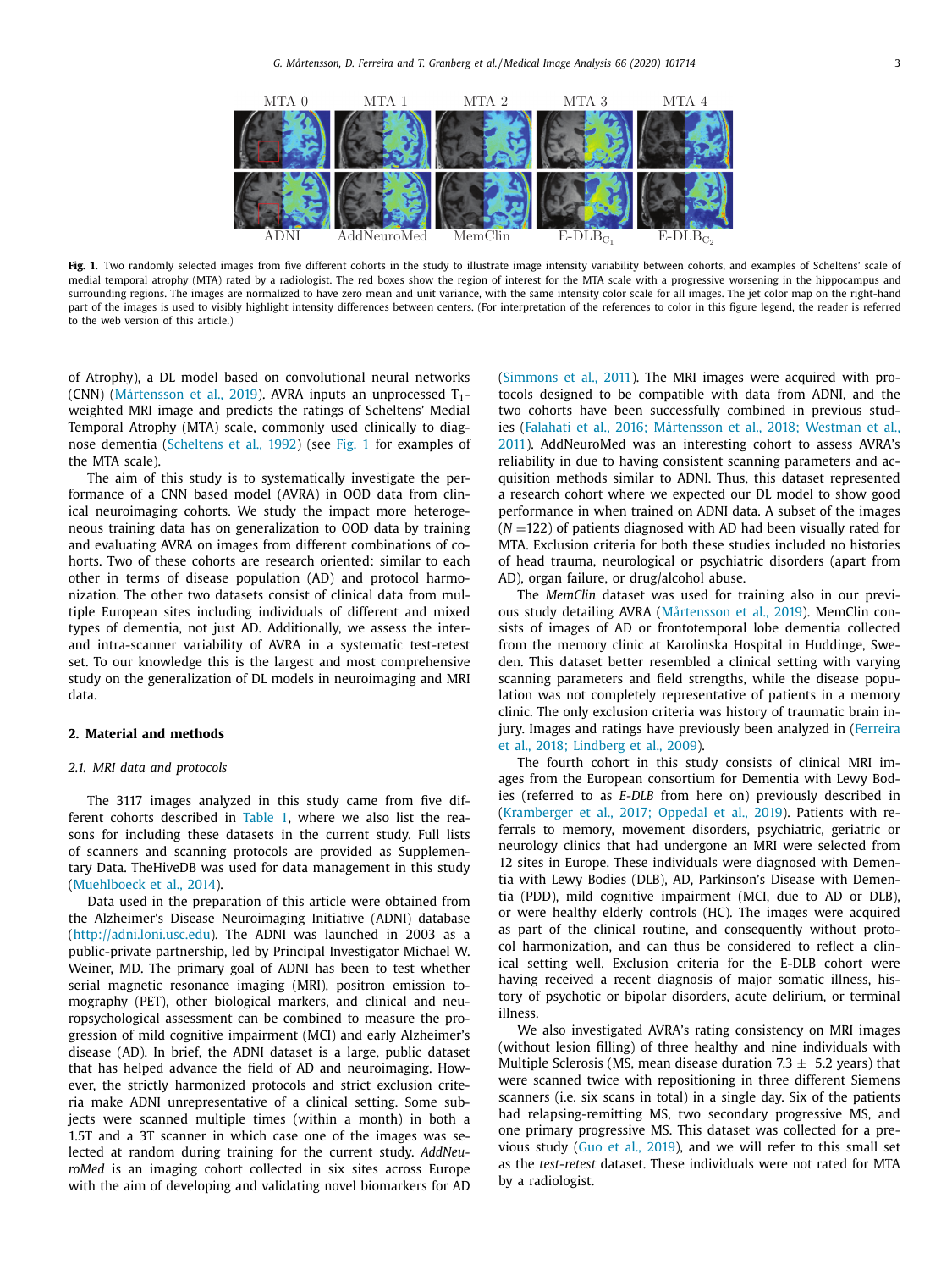#### <span id="page-3-0"></span>**Table 1**

An overview of how the cohorts used for training and/or evaluation differ from each other, and the purpose of including them in the present study. The E-DLB cohort (denoted as E-DLBall, referring to all images in the cohort) was stratified into different subsets in order to isolate specific features of interest. N<sub>train</sub>/Ntest refers to the number of labeled images used during training/evaluation, where some cohorts were split into training and test set. Abbreviations: Deep Learning (DL); Out-of-distribution (OOD) data; Alzheimer's disease (AD); Healthy controls (HC); Frontotemporal lobe dementia (FTLD); Dementia with Lewy Bodies (DLB); Parkinson's disease with dementia (PDD).

| Cohort                                                                 | Scanners/Protocols                                                                                                 | Disease population                                                                                    | Purpose of inclusion                                                                                                        |
|------------------------------------------------------------------------|--------------------------------------------------------------------------------------------------------------------|-------------------------------------------------------------------------------------------------------|-----------------------------------------------------------------------------------------------------------------------------|
| <b>ADNI</b><br>$N_{\text{train}} = 1568$<br>$N_{test} = 398$           | Multiple scanners and sites, but<br>strictly harmonized with phantom.<br>Both 1.5T and 3T.                         | AD spectrum and HC.                                                                                   | Common cohort to train and evaluate<br>DL models in, which we hypothesize<br>should not generalize well.                    |
| AddNeuroMed<br>$N = 122$                                               | Harmonized, designed to be<br>compatible with ADNI.                                                                | AD patients only.                                                                                     | Assess AVRA in an external research<br>cohort similar to ADNI.                                                              |
| MemClin<br>$N_{\text{train}} = 318$<br>$N_{test}=66$                   | Unharmonized, part of clinical routine<br>from a single memory clinic.                                             | Mainly AD spectrum and HC,<br>with 37 FTLD patients.                                                  | Large clinical cohort with similar<br>disease population as ADNI and<br>AddNeuroMed.                                        |
| $E-DLBall N=645$                                                       | Retrospective unharmonized data of<br>varying quality from 12 European<br>sites as part of their clinical routine. | Mainly DLB spectrum, but<br>also HC. AD and PDD.                                                      | To assess performance of AVRA in a<br>large, realistic clinical cohort.                                                     |
| $E-DLBAD N=193$                                                        | Same as E-DLB <sub>all</sub>                                                                                       | Only individuals with AD<br>pathology from E-DLB <sub>all</sub> .                                     | To isolate effects of scanners/protocols<br>not seen during training from disease<br>population.                            |
| $E-DLB_{(DLB,PDD)}$<br>$N = \{266, 97\}$                               | Same as E-DLB <sub>all</sub>                                                                                       | Only individuals with DLB or<br>PDD pathology from<br>$E-DLBall$ , respectively.                      | To assess the impact<br>scanners/protocols and disease<br>populations not seen during training<br>have on AVRA performance. |
| $E-DLB_{{25\%,50\%}}$<br>$N_{train} = \{173,312\}$<br>$N_{test} = 333$ | Same as E-DLB <sub>311</sub>                                                                                       | Randomly selected images<br>with a probability of 25% (or<br>50%) from all centers in<br>$E-DLBall$ . | To assess effect of including training<br>data from test set distribution has on<br>AVRA performance.                       |
| $E-DLB{C1,C2}$<br>$N = \{101, 165\}$                                   | Both centers have used a single<br>scanner (3T) and protocol.                                                      | Only images from center $C_1$<br>and $C_2$ from E-DLB <sub>all</sub> ,<br>respectively.               | "External validation sets": how would<br>AVRA perform if deployed in two<br>external memory clinics?                        |
| $E-DLBC2$<br>$N = 379$                                                 | Same as E-DLB <sub>all</sub>                                                                                       | All images in $E-DLB_{all}$ except<br>from center $C_1$ and $C_2$ .                                   | Large clinical cohort with a more<br>heterogeneous disease population<br>than MemClin.                                      |
| <b>Test-Retest</b><br>$N = 72$                                         | Three Siemens scanners (two 1.5T,<br>one 3T) with similar protocols but<br>unharmonized.                           | Young (38 $\pm$ 13 years old)<br>MS patients and healthy<br>controls.                                 | Systematic evaluation of the impact<br>scanner variability has on AVRA<br>predictions.                                      |

#### **Table 2**

Distribution of MTA ratings from a neuroradiologist in the different cohorts, together with sex (female percentage) and age demographics. The lines in bold refers to the statistics of the *whole* cohort, whereas the rows not in boldface text are the subsets used for during training. *N* is the total number of rated images, and since both left and right hemispheres were rated there were 2*N* ratings. *MTA distribution* shows the percentage of each radiologist rating per (sub-)cohort. A small linespace are added between some E-DLB subsets to illustrate the grouping of the subsets where no overlap between training and test sets occur.

| Cohort                        | N    | MTA distribution, (%) |              |    |    |    | Females | Age               |
|-------------------------------|------|-----------------------|--------------|----|----|----|---------|-------------------|
| Subset                        |      | $\bf{0}$              | $\mathbf{1}$ | 2  | 3  | 4  | $(\%)$  | $(mean \pm std)$  |
| <b>ADNI</b> <sub>all</sub>    | 1966 | 11                    | 40           | 29 | 14 | 6  | 41      | $76.9 \pm 6.6$    |
| $\text{ADNI}_{\text{train}}$  | 1568 | 11                    | 40           | 29 | 14 | 6  | 41      | 77.0<br>$\pm$ 6.6 |
| $\text{ADNI}_{\text{test}}$   | 398  | 12                    | 39           | 28 | 16 | 5  | 43      | $76.6 \pm 6.9$    |
| AddNeuroMed                   | 122  | 2                     | 21           | 41 | 23 | 13 | 66      | $75.7 \pm 6.1$    |
| <b>MemClin</b> <sub>all</sub> | 384  | 3                     | 35           | 39 | 18 | 6  | 57      | $68.0 \pm 8.2$    |
| MemClintrain                  | 318  | 3                     | 34           | 40 | 17 | 6  | 56      | 68.0<br>$\pm$ 8.2 |
| MemClintest                   | 66   | 4                     | 39           | 33 | 21 | 4  | 61      | $68.3 \pm 8.2$    |
| $E-DLBall$                    | 645  | 14                    | 41           | 29 | 12 | 4  | 44      | $73.7 \pm 8.0$    |
| $E-DLB_{25\%}^{train}$        | 149  | 15                    | 40           | 28 | 12 | 4  | 43      | $74.2 \pm 8.1$    |
| $E-DLB_{50\%}^{train}$        | 324  | 15                    | 41           | 29 | 11 | 3  | 45      | 74.0<br>$\pm$ 8.1 |
| $E-DLB50%$                    | 321  | 12                    | 42           | 29 | 12 | 5  | 43      | $73.4 \pm 8.0$    |
| $E-DLBC$                      | 101  | 16                    | 40           | 29 | 11 | 4  | 23      | 75.9<br>$\pm$ 6.5 |
| $E-DLBC2$                     | 165  | 19                    | 41           | 28 | 6  | 5  | 41      | 72.3<br>$\pm$ 9.5 |
| $E-DLB_{C_{3-12}}$            | 379  | 11                    | 42           | 30 | 15 | 3  | 51      | 73.7<br>$\pm$ 7.5 |
| $E-DLBAD$                     | 193  | $\overline{4}$        | 30           | 38 | 20 | 7  | 55      | 75.7<br>$\pm$ 7.7 |
| $E-DLBDLB$                    | 266  | 14                    | 43           | 28 | 11 | 4  | 44      | 73.6<br>$\pm$ 8.2 |
| $E-DLBPDD$                    | 97   | 19                    | 46           | 27 | 7  | 1  | 15      | $71.8 \pm 7.0$    |

#### *2.2. Radiologist ratings*

An experienced neuroradiologist (Lena Cavallin, L.C.) visually rated 3117  $T_1$ -weighted brain images (blind to age and sex) according to the established MTA rating scale. These ratings have been used in previous studies on AD [\(Ferreira](#page-8-0) et al., 2015) and DLB [\(Oppedal](#page-9-0) et al., 2019) by our group, and the distribution of ratings are shown in Table 2. These rating scales provide a quantitative measure of atrophy in specific regions, and while they are often used for dementia diagnosis the rating scales themselves are independent of diagnosis, age and sex. L.C. has previously demonstrated excellent inter- and intra-rater agreements in research studies [\(Mårtensson](#page-9-0) et al., 2019).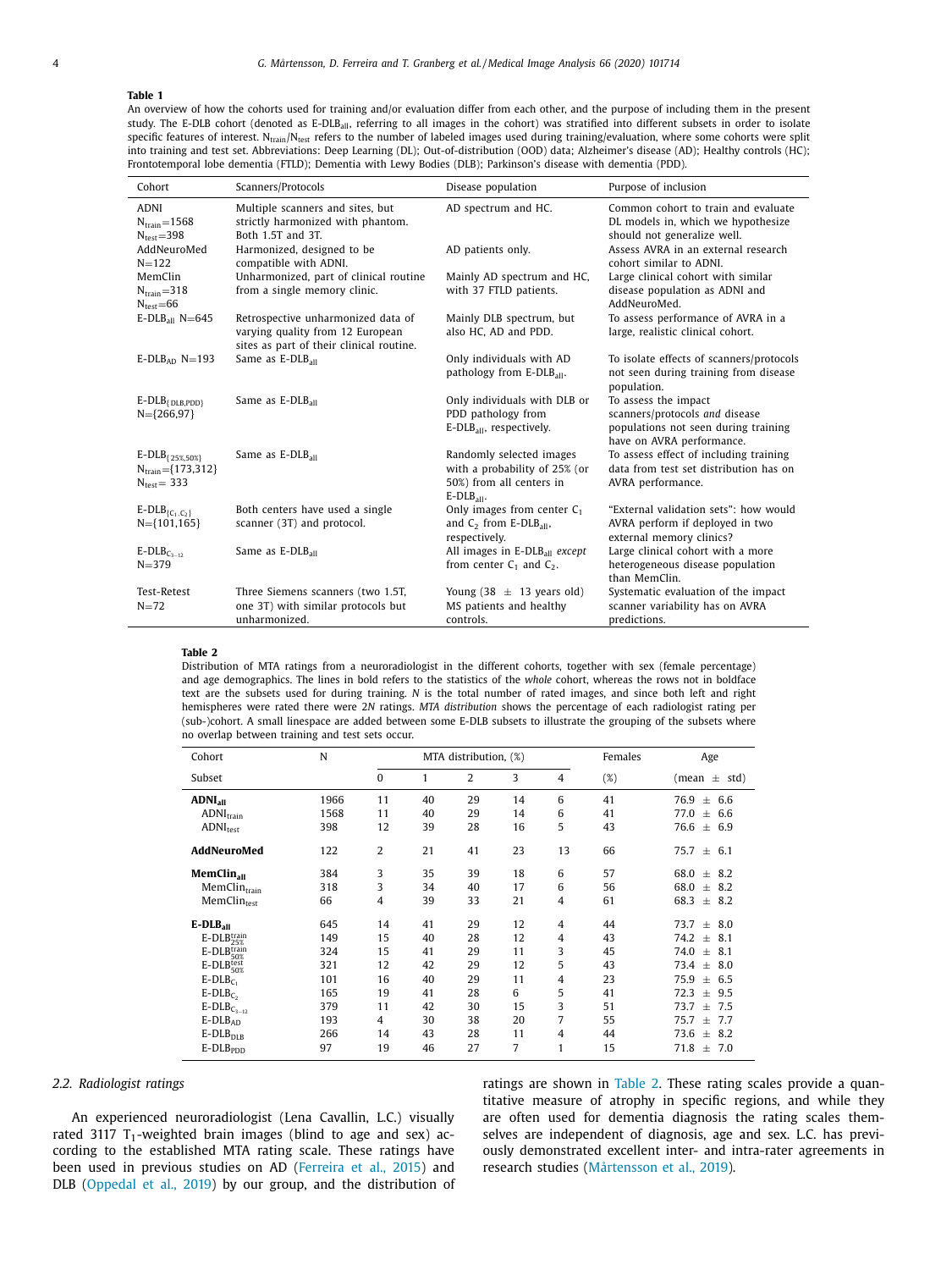# *2.3. Model description*

Our group recently proposed a method we call *AVRA* (Automatic Visual Ratings of Atrophy) that provides computed scores of three visual rating scales commonly used clinically: Scheltens' MTA scale (see [Fig.](#page-2-0) 1), Pasquier's frontal subscale of global cortical atrophy (GCA-F), and Koedam's scale of posterior atrophy (PA) (Mårtensson et al., 2019). AVRA showed substantial [rating-agreement](#page-9-0) to an expert neuroradiologist in all three scales on a hold-out test set (*N*=464) that was drawn from the same distribution as the training data (*N*=1886) from two AD cohorts. Since the measures are independent of diagnosis, sex and age, a DL tool such as AVRA (trained end-to-end and does its own feature-extraction from the entire brain volume) should work equally well on different disease populations.

For this experiment we focused only on the MTA scale and used the same network architecture as previously described in [Mårtensson](#page-9-0) et al., 2019, but with different combinations of cohorts in the training set. Briefly, AVRA is a Recurrent Convolutional Neural Network (R-CNN) that inputs an MRI volume, which is processed slice-by-slice by the model. A residual attention network [\(Wang](#page-9-0) et al., 2017) is used to extract features from each slice, and these are forwarded to a Long-Short Term Memory (LSTM) network (Hochreiter and [Schmidhuber,](#page-8-0) 1997). The LSTM modules remember relevant information provided from each slice and use it to predict the atrophy score the radiologist would give. This prediction is continuous, but when studying the inter-rater agreement with the radiologist, expressed in kappa statistics or accuracy, we round AVRA's output to the nearest integer.

A trained version of AVRA targeted towards neuroimaging researchers is publicly available at [https://github.com/gsmartensson/](https://github.com/gsmartensson/avra_public) avra\_public.

#### *2.4. Training procedure*

To systematically investigate the performance in new data distributions we trained multiple versions of AVRA on images from different combinations of cohorts. For each training set we kept the number of images fixed to the maximum size of the ADNI training dataset ( $N = 1568$ ), since more training data generally leads to better performance and could bias the results. ADNI was the largest dataset with ratings available to us, and needed to be part of all training sets in order for the number of images to be large enough for training. When combining data from an additional cohort, we replaced a subject in ADNI with one from the new cohort that had the same ratings from the radiologist. This way, both the size and the distribution of the training data were kept constant.

We used the same hyper-parameters (and network architecture) as in our previous paper [\(Mårtensson](#page-9-0) et al., 2019), which were decided through cross-validation performance across all three rating scales (MTA, PA, and GCA-F). To avoid the process of hyper-parameter tuning in this study, we replicated our previous training procedure. Briefly, for all training set combinations the data was split into five partitions. We trained five models per dataset, each leaving one partition out of its training set resulting in an average training set size of  $N = 1254$  images. All models were trained for 200 epochs, optimized through stochastic gradient descent, with a minibatch size of 20 and a cyclic learning rate varying between 0.01 and 0.0005, following a cosine annealing schedule [\(Loshchilov](#page-9-0) and Hutter, 2016). In [Mårtensson](#page-9-0) et al., 2019 we used the five networks as an ensemble model on the hold-out test set for more accurate ratings. In this study we used the five models to indicate performance variability due to subject composition and weight initialization, and to reduce the risk of spurious findings that can occur when only reporting a single metric. All images were a priori registered to the MNI standard brain with FSL FLIRT 6.0 (FM-RIB's Linear Image Registration Tool) (Greve and Fischl, 2009; Jenkinson and Smith, 2001) through rigid [transformation](#page-8-0) (translation and rotation only), similar to aligning images to the anterior and posterior commissures. Registration was performed to facilitate the training procedure by yielding consistent voxel resolutions  $(1x1x1mm<sup>3</sup>)$  and centering of images. Apart from normalizing each image to zero mean and unit variance, no additional image preprocessing (such as intensity normalization or scull-stripping) was performed.

Each of the cohorts have different characteristics, as outlined in [Table](#page-3-0) 1. Since the E-DLB cohort was highly diverse in terms of scanners and disease population, we stratified it into different partitions (some with overlap, but no training/test set pairs shared any images) in order to isolate specific features. To investigate the performance drop due to OOD test data, we randomly assigned each subject into E-DLB<sup>train</sup>, E-DLB<sup>train</sup> and E-DLB<sup>test</sup>, where the numbers refer to the percentage of subject from the whole cohort and with no overlap between  $\frac{\text{train}}{\text{train}}$  and  $\frac{\text{test}}{\text{test}}$ . This setup aims to simulate realistic ways of introducing a DL model into a new clinic: 1) *as is* (i.e. no additional labeled data from the new clinic), 2) retraining, or finetuning, the existing model with *some* additional labeled data from the same clinics (E-DLB $_{25\%}^{train}$ ), 3) same as 2) but with twice as much additional data (E-DLB $_{50\%}^{\text{train}}$ ).

To assess the impact of disease population we sampled individuals on the AD spectrum (E-DLB<sub>AD</sub>), DLB spectrum (E-DLB<sub>DLB</sub>), or with PDD (E-DLB<sub>PDD</sub>) into three subsets. Since the main bulk of training images comes from ADNI–an AD cohort–it is of interest to see if the models overfit to AD atrophy patterns and are influenced by neighboring regions in the medial temporal lobe not part of the MTA scale.

To study if AVRA's generalizability improved when widening the training data distribution we also computed the performance on data from two clinics that we refer to as  $E-DLB_{C_1}$  and  $E-DLB_{C_2}$ . A single 3T scanner and protocol was used at each site for scanning, yet with visibly different image intensities (see image examples in [Fig.](#page-2-0) 1). We view these centers as "external validation sets" to estimate the performance we may expect if implementing AVRA in a new memory clinic (although single-scanner usage and study populations may not perfectly represent a memory clinic sample). We included data from all other centers  $(C_3, C_4, ..., C_{12})$  in our training set (E- $DLB_{C_{3-12}}$ ) to study if more heterogeneous training data improved generalization to new protocols.

# *2.5. Evaluation metrics*

We assess the performance of AVRA using Cohen's linearly weighted kappa  $\kappa_w$ , which is the most common metric to assess inter- and intra-rater agreement for visual ratings in the literature. It ranges from [-1,1] where  $\kappa_w \in [0.2, 0.4)$  is generally considered *fair,*  $\kappa_w \in [0.4, 0.6)$  *moderate,*  $\kappa_w \in [0.6, 0.8)$  *substantial* and  $\kappa_w \in [0.8,1]$  *almost perfect* [\(Landis](#page-8-0) and Koch, 1977). As opposed to accuracy,  $\kappa_w$  takes the rating distributions of the two sets into account, which is particularly useful when the number of ratings in each class are imbalanced. As comparison, AVRA achieved interrater agreements of  $\kappa_w = 0.72$  - 0.74 (left and right MTA, respectively) to an expert radiologist on a test set from the same data distribution as the training data in [Mårtensson](#page-9-0) et al., 2019, similar to reported inter-rater agreements between two radiologists. We computed mean and standard deviations of the predictions from the five models trained on each training set combination. Since using κ*<sup>w</sup>* required rounding AVRA's continuous predictions to the nearest integer, mean squared error (MSE) was also reported. Ensemble model performance and accuracies are included as Supplementary Data.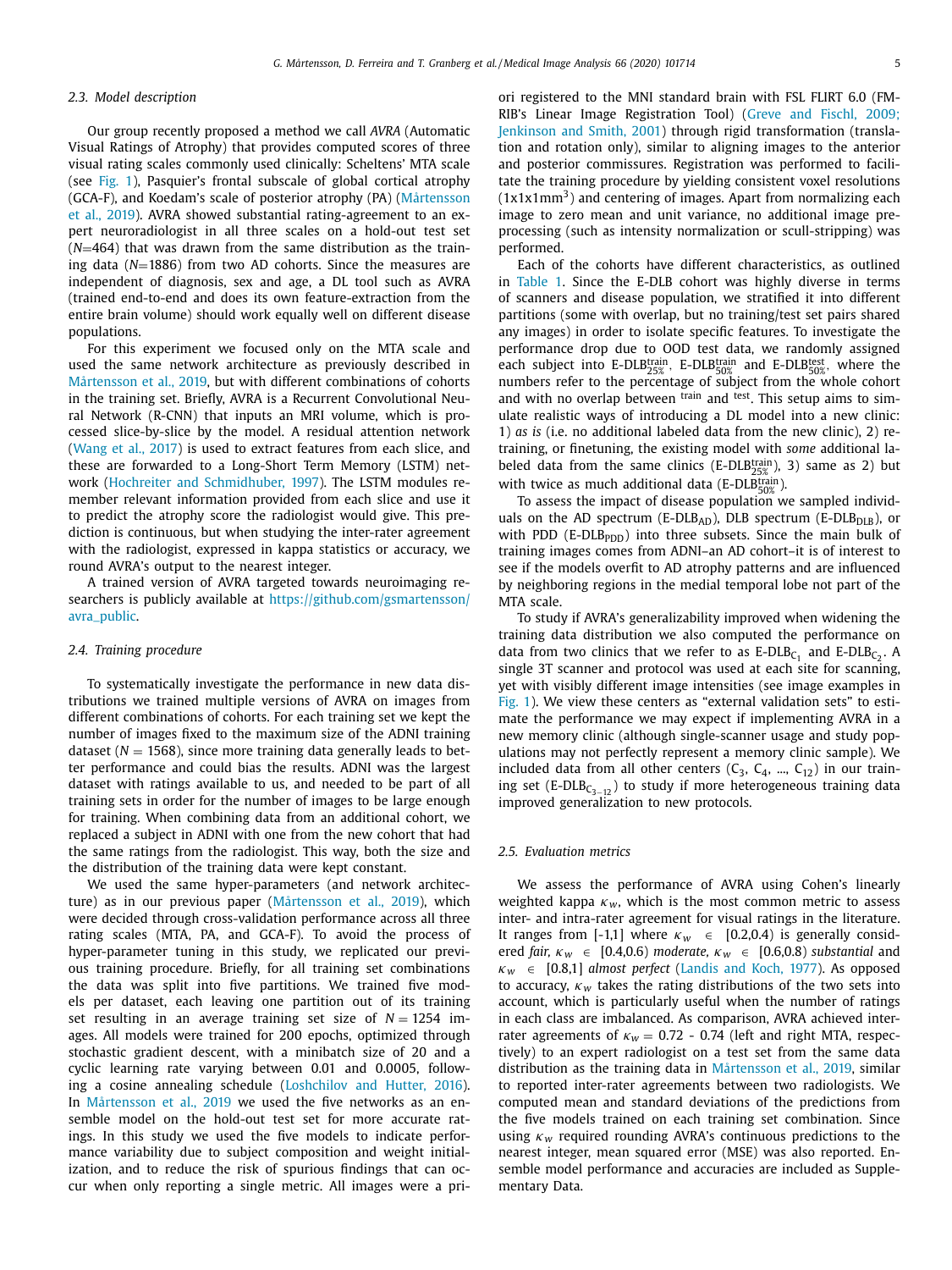## <span id="page-5-0"></span>**Table 3**

Rating agreement between AVRA and a neuroradiologist expressed in Cohen's  $\kappa_w$  and mean squared error (MSE) for various test sets when trained on different combinations of training cohorts. The values represent the mean and standard deviations of five networks independently trained on 80% of *N* = 1568 images, with a fixed label distribution in each training set. A  $\checkmark$  symbol in a column denotes that the cohort of that row was part of the training set. E.g. the first column shows the rating agreement and MSE for different test sets when trained only on ADNI, the second when trained on ADNI+AddNeuroMed, etc. If there was any overlap between images in a training and test set combination no agreement was computed (listed as '–' in the table). The greatest agreement values for each test set are in bold.

| Cohort               | Cohorts incl. in training |                |                |                          |                          |                |                   |                   |                |                          |  |  |
|----------------------|---------------------------|----------------|----------------|--------------------------|--------------------------|----------------|-------------------|-------------------|----------------|--------------------------|--|--|
| <b>ADNItrain</b>     | ✓                         | ✓              | $\checkmark$   | ✓                        | ✓                        | ✓              | ✓                 | ✓                 | ✓              | ✓                        |  |  |
| AddNeuroMed          |                           | ✓              |                |                          |                          | ✓              |                   |                   |                |                          |  |  |
| MemClintrain         |                           |                | ✓              |                          | ✓                        |                | ✓                 |                   |                | ✓                        |  |  |
| $E-DLB_{C_{3-12}}$   |                           |                |                | ✓                        | ✓                        | ✓              |                   |                   |                |                          |  |  |
| $E$ -DLBtrain        |                           |                |                |                          |                          |                |                   | ✓                 |                |                          |  |  |
| $E$ -DLBtrain        |                           |                |                |                          |                          |                |                   |                   | ✓              |                          |  |  |
|                      | Cohen's $\kappa_w$        |                |                |                          |                          |                |                   |                   |                |                          |  |  |
| <b>ADNItest</b>      | $0.67 \pm .02$            | $0.69 \pm .01$ | $0.67 \pm .02$ | $0.69 \pm .02$           | $0.66 \pm .01$           | $0.67 \pm .02$ | $0.67 \pm .02$    | $0.66 \pm .01$    | $0.67 \pm .01$ | $0.67 \pm .02$           |  |  |
| AddNeuroMed          | $0.66 \pm .01$            |                | $0.64 \pm .02$ | $0.65 \pm .01$           | $0.61 \pm .05$           | ÷.             |                   | $0.63 \pm .03$    | $0.63 \pm .03$ | $\overline{\phantom{0}}$ |  |  |
| MemClin              | $0.62 \pm .02$            | $0.62 \pm .02$ |                | $0.63 \pm .02$           | $\overline{\phantom{a}}$ | $0.64 \pm .03$ |                   | $0.62 \pm .05$    | $0.61 \pm .03$ |                          |  |  |
| MemClintest          | $0.64 \pm .04$            | $0.65 \pm .03$ | $0.72 \pm .03$ | $0.67 \pm .03$           | $0.74 \pm .04$           | $0.66 \pm .05$ | $0.69 \pm .02$    | $0.65 \pm .07$    | $0.59 \pm .05$ | $0.71 \pm .02$           |  |  |
| $E-DLBall$           | $0.58 \pm .02$            | $0.58 \pm .02$ | $0.61 \pm .01$ | $\overline{\phantom{0}}$ |                          |                |                   |                   |                |                          |  |  |
| $E-DLB50%$           | $0.59 \pm .02$            | $0.58 \pm .01$ | $0.60 \pm .02$ | $\overline{\phantom{0}}$ |                          |                |                   | $0.62 \pm .02$    | $0.63 \pm .02$ | $0.65\,\pm\,.02$         |  |  |
| $E-DLBAD$            | $0.52 \pm .03$            | $0.52 \pm .01$ | $0.57 \pm .03$ | $\overline{\phantom{0}}$ |                          |                |                   |                   |                |                          |  |  |
| $E-DLBDLB$           | $0.59 \pm .03$            | $0.58 \pm .03$ | $0.61 \pm .01$ | $\overline{\phantom{0}}$ |                          |                |                   |                   |                |                          |  |  |
| E-DLB <sub>PDD</sub> | $0.58 \pm .04$            | $0.58 \pm .06$ | $0.60 \pm .05$ |                          |                          |                |                   |                   |                |                          |  |  |
| $E-DLBC$             | $0.30 \pm .04$            | $0.31 \pm .04$ | $0.49 \pm .07$ | $0.42 \pm .07$           | $0.51 \pm .05$           | $0.52 \pm .05$ | $0.52 \pm .03$    | $\qquad \qquad -$ |                |                          |  |  |
| $E-DLBC$             | $0.64 \pm .04$            | $0.61 \pm .02$ | $0.64 \pm .01$ | $0.64 \pm .04$           | $0.65 \pm .02$           | $0.63 \pm .03$ | $0.64 \pm .02$    | $\qquad \qquad -$ |                |                          |  |  |
|                      | Mean squared error        |                |                |                          |                          |                |                   |                   |                |                          |  |  |
| <b>ADNItest</b>      | $0.31 \pm .02$            | $0.29 \pm .01$ | $0.29 \pm .01$ | $0.29 \pm .01$           | $0.32 \pm .01$           | $0.30 \pm .02$ | $0.30 \pm .02$    | $0.31 \pm .01$    | $0.31 \pm .01$ | $0.31 \pm .02$           |  |  |
| AddNeuroMed          | $0.27 \pm .01$            | Ξ.             | $0.28 \pm .01$ | $0.30 \pm .01$           | $0.32 \pm .05$           |                |                   | $0.27 \pm .01$    | $0.29 \pm .03$ | $\qquad \qquad -$        |  |  |
| MemClin              | $0.34 \pm .02$            | $0.31 \pm .02$ |                | $0.31 \pm .02$           | $\overline{\phantom{a}}$ | $0.28 \pm .02$ | $\qquad \qquad -$ | $0.31 \pm .04$    | $0.32 \pm .02$ | $\qquad \qquad -$        |  |  |
| MemClintest          | $0.33 \pm .02$            | $0.29 \pm .04$ | $0.23 \pm .02$ | $0.27 \pm .03$           | $0.22 \pm .03$           | $0.26 \pm .03$ | $0.24 \pm .01$    | $0.29 \pm .03$    | $0.31 \pm .04$ | $0.25 \pm .02$           |  |  |
| $E-DLBall$           | $0.41 \pm .02$            | $0.41 \pm .03$ | $0.36 \pm .02$ | $\overline{\phantom{0}}$ | -                        |                |                   |                   | Ξ.             | $\overline{\phantom{0}}$ |  |  |
| $E-DLB50%$           | $0.41 \pm .02$            | $0.40 \pm .03$ | $0.36 \pm .03$ | $\overline{\phantom{0}}$ |                          |                |                   | $0.35 \pm .02$    | $0.34 \pm .02$ | $0.33 \pm .01$           |  |  |
| $E-DLBAD$            | $0.50 \pm .05$            | $0.48 \pm .02$ | $0.39 \pm .05$ | $\overline{\phantom{0}}$ |                          |                |                   |                   | $\overline{a}$ | ÷                        |  |  |
| $E-DLBDLB$           | $0.41 \pm .04$            | $0.42 \pm .03$ | $0.38 \pm .01$ |                          |                          |                |                   |                   |                |                          |  |  |
| E-DLB <sub>PDD</sub> | $0.30 \pm .03$            | $0.30 \pm .05$ | $0.27 \pm .02$ |                          |                          |                |                   |                   |                |                          |  |  |
| $E-DLBC$             | $0.83 \pm .11$            | $0.79 \pm .13$ | $0.49 \pm .12$ | $0.53 \pm .09$           | $0.46 \pm .08$           | $0.45 \pm .04$ | $0.44 \pm .05$    |                   |                |                          |  |  |
| $E-DLBC$             | $0.28 \pm .03$            | $0.32 \pm .02$ | $0.30 \pm .01$ | $0.30 \pm .04$           | $0.29 \pm .03$           | $0.30 \pm .02$ | $0.30 \pm .03$    |                   | -              | $\overline{a}$           |  |  |

# **3. Results**

The rating agreements between AVRA and the neuroradiologist are summarized in Table 3. When only training on the research cohort ADNI we saw a general drop in performance in clinical cohorts compared to the test set of ADNI–particularly in the E-DLB<sub>C</sub>, set. Adding data from the similar cohort AddNeuroMed helped little in improving generalization, whereas the inclusion of clinical MemClin had a positive impact on performance. The overall impression was that including data from clinical cohorts in the training set improved the rating agreements and accuracies in the clinical test sets, although not consistently. Surprisingly, the rating agreement was greater in the sub-cohorts E-DLB<sub>DLB</sub> and E-DLB<sub>PDD</sub> than in E-DLB<sub>AD</sub> when only training on images from AD cohorts.

In [Fig.](#page-6-0) 2 we focus on the centers E-DLB<sub>C<sub>1</sub></sub> and E-DLB<sub>C<sub>2</sub></sub>, where AVRA's performance metrics were particularly low  $(C_1)$  or close to within-distribution test set performances  $(C_2)$  when trained on research data. We compared the predictions made by the ensemble models trained only on ADNI (*x*-axis) to when trained on data from ADNI and clinical images from the MemClin and E-DLB<sub>C3−12</sub> cohorts. Thus, no images from these centers had been part in either of the training sets, but the latter included clinical images acquired from a wider range of protocols. We observed systematic differences in the predictions between the two models, most notably in the  $C_1$  cohort. Note the intensity differences in tissue types between images from ADNI,  $C_1$  and  $C_2$  in [Fig.](#page-2-0) 1.

AVRA's ensemble predictions on the test-retest cohort are plotted in [Fig.](#page-6-0) 3 for the models trained on the least and most heterogeneous data. We observed small intra-subject rating variability for most subjects, within the same model. It was mainly the predictions of the two images acquired with the Siemens Trio 3T that stood out. While the direction of the rating prediction differences were not consistent across subjects, it suggests that AVRA may systematically rate images acquired from some protocols/scanners differently. Comparing the two versions we see that the model trained only on ADNI systematically rates images lower than when trained also on clinical data–same as in [Fig.](#page-6-0) 2. Further, it should be noted that these participants were younger than in any of the training cohorts and–for the patients suffering from MS–from a different disease population.

## **4. Discussion**

In this study we systematically showed that the performance of a CNN trained on MRI images from homogeneous research cohorts generally drops when applied to clinical data. In one center– where image intensity was visibly different to images from the training data–the performance of AVRA was lower due to a systematic underestimation. However, by including images acquired from a wider range of scanners and protocols in the training set we observed an increase in robustness/reliability of the DL model in unseen OOD data–without a substantial damage to the withindistribution test set performance. This is the first study on a large MRI neuroimaging dataset labeled by the same expert neuroradiologist (thus no inter-observability bias) and with fixed training set sizes and label distribution. These results add to the evidence that rigorous testing of DL applications in medical imaging needs to be performed on external data before being used in clinics.

From our results in Table 3 we note several interesting findings. First, the level of agreement is lower in the clinical cohorts Mem-Clin and E- $DLB_{all}$  when only trained on research cohorts (ADNI with or without AddNeuroMed). This suggests that we can expect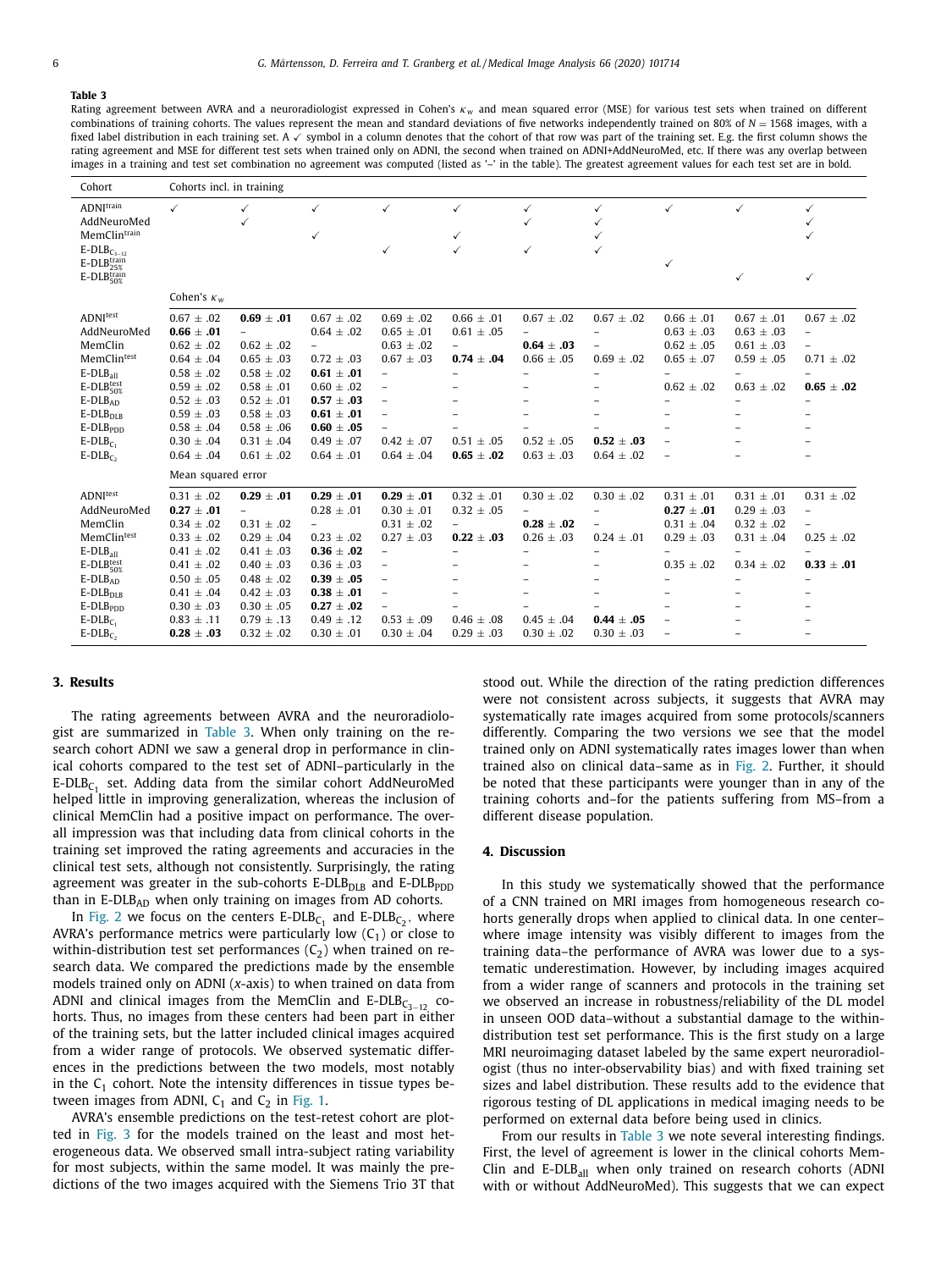<span id="page-6-0"></span>

Fig. 2. Scatter plot of AVRA's ensemble predictions of the images from E-DLB<sub>C</sub>, (left) and E-DLB<sub>C</sub>, (right), which respectively showed poor and good agreement using the baseline model trained only on ADNI. Each dot represents a subject, where the *x*-coordinate is the prediction when trained only on the ADNI cohort, and the *y*-coordinate where images from clinical cohorts were also represented in the training data. The marker symbols and colors indicate radiologist's ("ground truth") ratings. The dotted line show  $x = y$ , making it clear that AVRA's predictions were systematically lower than if including data from a wider distribution in the training set. This was very prominent in the E-DLB<sub>C1</sub> cohort, but also notable in E-DLB<sub>C2</sub>.



**Fig. 3.** Boxplot of AVRA's ensemble ratings of left MTA (left column) and right MTA (right column) for all participants in the test-retest dataset. Top row: model trained only on ADNI; Bottom row: model trained on ADNI+AddNeuroMed+MemClin+E-DLB<sub>C3-12</sub>. Each subject was scanned twice with repositioning in three different scanners, and each image's AVRA rating is plotted in different colors depending on scanner. Individuals denoted with the prefix "HC" were healthy controls and "MS" were patients with Multiple Sclerosis.

a degradation of a CNN model when applied to MRI images acquired with protocols not seen during training, which is problematic for scalable deployment in clinics. Similar findings have previously been reported on segmentation tasks on cross-institutional MRI data [\(Albadawy](#page-8-0) et al., 2018; Perone et al., 2019) and chest x-ray data [\(Pooch](#page-9-0) et al., 2019; Yao et al., 2019). While inter-rater

agreement levels of  $\kappa_w > 0.6$  might be considered acceptable in many clinical situations for visual ratings (reported κ*<sup>w</sup>* levels between radiologists are typically between 0.6 and 0.8 in previous studies [\(Mårtensson](#page-9-0) et al., 2019)) we see that the agreement in E- $DLB<sub>C</sub>$  is substantially lower when only trained on data from harmonized research cohorts. The degree of variation in performance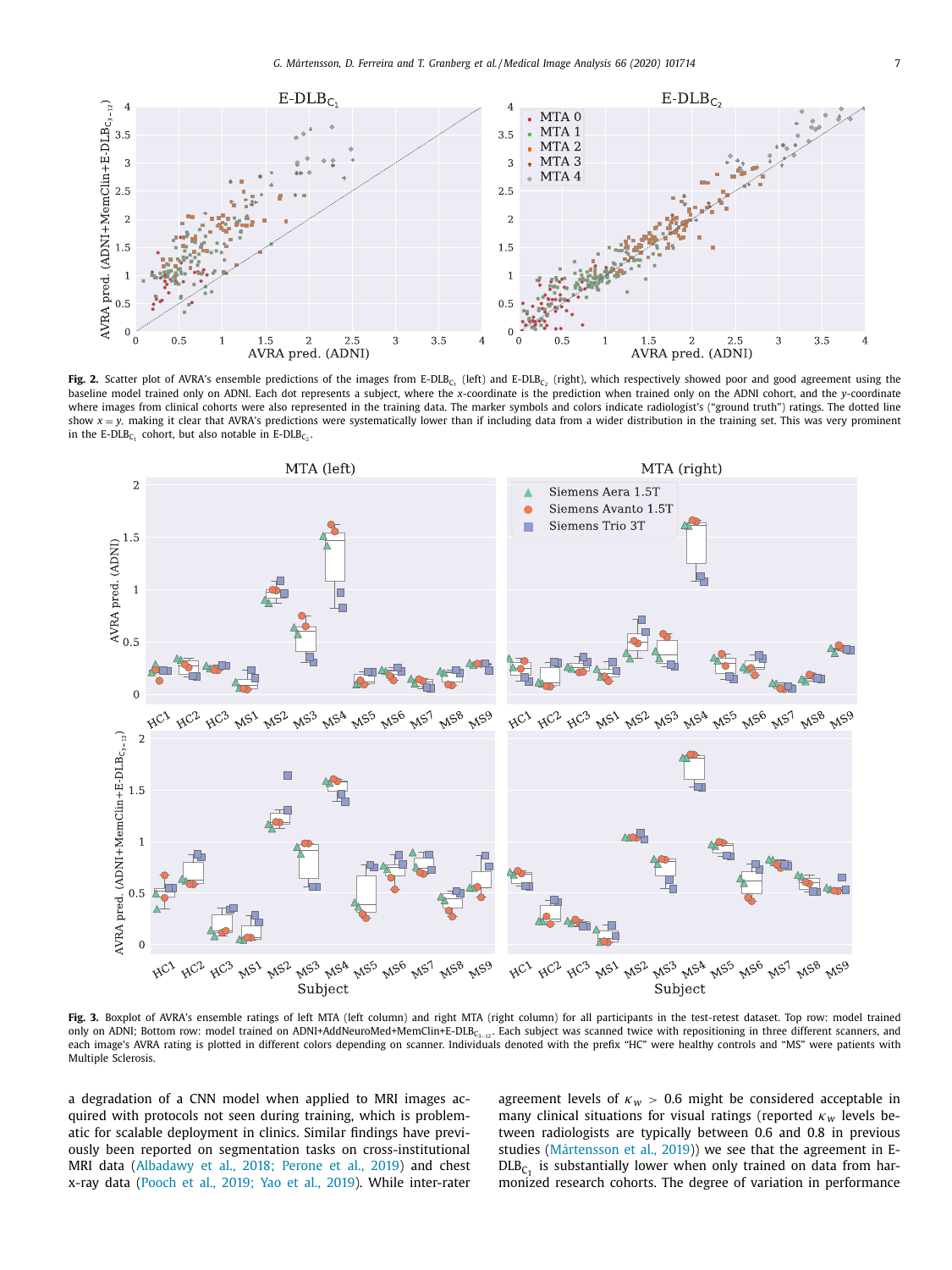across the multiple test sets is concerning and makes it difficult to assess how well a deep learning model generalizes to clinical data.

Second, including images of larger variability from clinical cohorts improved performance even when keeping the training set size and label distribution fixed. Including data from MemClin in the training set had a positive impact on the E-DLB sets and vice versa. This implies that by training a supervised DL model on data from a wide range of scanners, protocols, field strengths and diagnoses/labels it is possible to achieve acceptable performance on new unseen data. The systematic prediction differences for  $E-DLB<sub>C1</sub>$ in [Fig.](#page-6-0) 2 illustrates this point well, where training data from other memory clinics had a large impact on predictions.

Third, we investigated the performance of AVRA in DLB and PDD populations when trained on images of subjects on the AD spectrum (from healthy controls, to patients with mild cognitive impairment and AD). Unexpectedly, the agreement was higher in both the DLB and PDD populations than in the AD population from the E-DLB cohort. These results could potentially be explained by the differences in rating distributions between the disease populations. PDD and DLB individuals generally had lower MTA ratings than the AD patients, and from [Fig.](#page-6-0) 2 we see that the model trained only on ADNI tends to rate too low–particularly for higher MTA values. Thus, this systematic error could affect AVRA's performance in the AD population more. However, the relatively high agreements of E-DLB $_{\text{DIR}}$  and E-DLB $_{\text{PDD}}$  show potential that AVRA has the ability to generalize across disease populations. This finding is likely attributed to the strength of the clinical visual rating scales–which are disease-unspecific by design–and demonstrate the power of incorporating domain knowledge when building DL models. A previous study on applying machine learning models (SVM) on unseen clinical data reported and discussed difficulties in determining if subjects suffered from mixed pathologies (e.g. both AD and FTD) or a misdiagnosis [\(Klöppel](#page-8-0) et al., 2015). A model trained to discriminate between e.g. AD patients from healthy controls–both generally defined by strict inclusion and exclusion criteria in research cohorts–does just that. Applying an "AD model" like this in a more heterogeneous cohort with controls, AD and DLB subjects, would thus most probably misdiagnose DLB as AD due to [resembling](#page-9-0) patterns of atrophy (Oppedal et al., 2019).

The test-retest results [\(Fig.](#page-6-0) 3) show impressive consistency for each DL model in most predictions. The ratings from the version trained on multiple datasets seems to yield higher variability for many subjects compared to when only trained on ADNI. Given that this model showed better generalization in the analyses summarized in [Table](#page-5-0) 3, this is a bit counterintuitive. It should be noted however that these differences are small considering being trained on integer ratings with some degree of intra-rater variability. The explanation for this inter-scanner variability could partially be due to a minor overfit to scanner and protocol. This is however to prefer to the ADNI-model where the ratings seems to be systematically too low. Within-scanner and within-field strength variability was practically non-existent, and it is only the images of the 3T scanner that notably deviates for some patients. This means that we expect AVRA to be useful for longitudinal studies, where the data is typically collected in a harmonized way. Guo et al. [\(2019\)](#page-8-0) analyzed the same dataset using different (nonmachine learning) neuroimaging softwares and reported smaller within- than between-scanner variability. A previous study investigating the impact choice of scanner and field strength have on the performance of an SVM-classifier found the largest performance drop when training on 1.5T data and testing on 3T data and vice versa, while generalizing well to new scanners within the same field strength [\(Abdulkadir](#page-8-0) et al., 2011). Their analyses were done in the ADNI cohort, with protocols harmonized using a phantom to reduce scanner and site variability. For computer scientists it would solve many practical issues if protocols were harmonized across clinics, and that these protocols were used as default. However, this seems unlikely given the enormous effort of implementing it, the development of new (improved) sequences, and disrupting habits and workflows of clinicians. Further, the real gain of machine learning applications would be on CT images–as it is cheaper and more commonly available–where image quality variation is even greater. Thus, scanner/protocol generalization remains an important issue that needs solving prior to deploying DL models as clinical aid. Since labeled data in medicine is often difficult or expensive to acquire semi-supervised approaches may play a big role in medical machine learning applications as it allows the inclusion of unlabeled images in the training data. This has been shown to improve generalization on medical OOD data (Kamnitsas et al., 2017; [Orbes-Arteaga](#page-8-0) et al., 2019; Perone et al., 2019).

The current study has some limitations that we leave as future studies. Foremost, we trained and evaluated a single network architecture and we cannot say to what degree the results are representative of DL models in general. By using the same hyperparameters as in [Mårtensson](#page-9-0) et al., 2019 (tuned to optimize performance on a within-distribution cross-validation set) nothing prevented AVRA from overfitting to the training protocol. Further, while the kappa metric is the most common way to quantify reliability of visual ratings, it can be noisy since we need to round the prediction to nearest integer. The MSE metric does not require rounding but is on the other hand sensitive to outliers. Furthermore, since AVRA takes an unprocessed MRI image (apart from a rotation and translation) as input–just as a radiologist would do–we did not explore the impact that additional preprocessing could have on generalization. E.g. intensity normalization has been shown to improve image synthesis using DL [\(Reinhold](#page-9-0) et al., 2019), and may reduce the inter-scanner variability. However, it should be noted that traditional neuroimaging softwares–such as SPM, FreeSurfer, and FSL– apply extensive preprocessing but are still vulnerable to the effect of inter-scanner variability (Guo et al., [2019\)](#page-8-0).

## **5. Conclusion**

In this study we assessed how well a supervised deep learning model (AVRA), trained on MRI brain images to predict Scheltens' MTA score, generalizes to external clinical data. More specifically, we trained multiple versions of AVRA on data from different combinations of research and clinical cohorts, while keeping training set size and label distribution fixed. We found that AVRA trained on homogeneous data from a research cohort generalized well to cohorts with similar protocols, but worse when applied to clinical data. On images from one specific memory clinic the performance dropped to an unacceptably low level. Including more heterogeneous data from a wider range of scanner and protocols during training improved the performance also in outof-distribution data. Furthermore, when applying AVRA on images of patients suffering from other neurological disorders than AD we did not observe a noticeable decrease in performance. From these findings we advocate that DL models need to be rigorously tested in OOD data before being deployed in clinics. This is, to our knowledge, the largest and most comprehensive study to date on the effect of domain shift in MRI images and deep learning models.

#### **Declaration of Competing Interest**

The authors declare that they have no known competing financial interests or personal relationships that could have appeared to influence the work reported in this paper.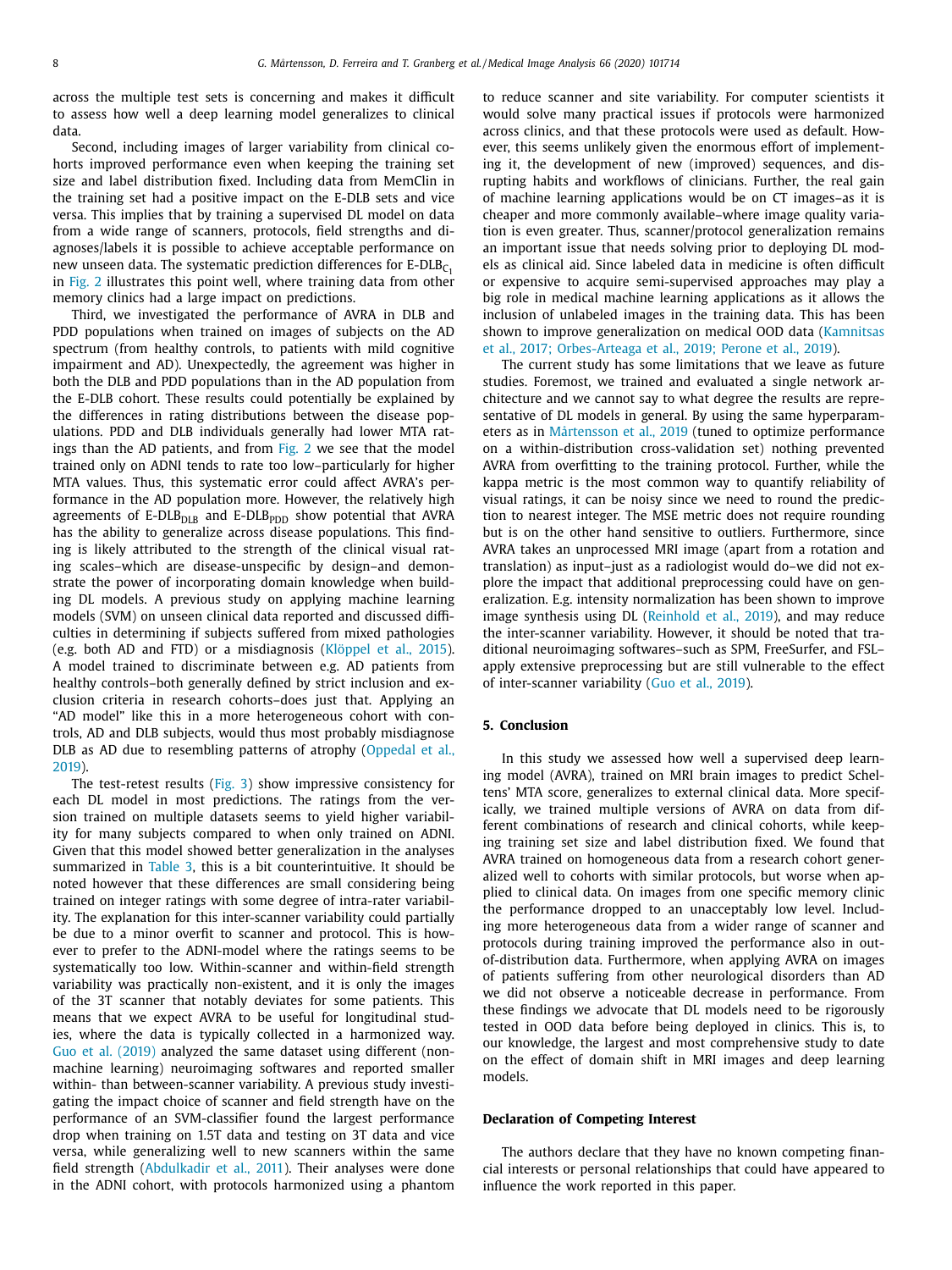## <span id="page-8-0"></span>**CRediT authorship contribution statement**

**Gustav Mårtensson:** Conceptualization, Methodology, Software, Data curation, Investigation, Visualization, Writing - original draft. **Daniel Ferreira:** Conceptualization, Methodology, Data curation, Writing - review & editing. **Tobias Granberg:** Resources, Writing - review & editing. **Lena Cavallin:** Resources, Writing - review & editing. **Ketil Oppedal:** Resources, Writing - review & editing. **Alessandro Padovani:** Resources, Writing - review & editing. **Irena Rektorova:** Resources, Writing - review & editing. **Laura Bonanni:** Resources, Writing - review & editing. **Matteo Pardini:** Resources, Writing - review & editing. **Milica G Kramberger:** Resources, Writing - review & editing. **John-Paul Taylor:** Resources, Writing - review & editing. **Jakub Hort:** Resources, Writing - review & editing. **Jón Snædal:** Resources, Writing - review & editing. **Jaime Kulisevsky:** Resources, Writing - review & editing. **Frederic Blanc:** Resources, Writing - review & editing. **Angelo Antonini:** Resources, Writing - review & editing. **Patrizia Mecocci:** Resources, Writing review & editing. **Bruno Vellas:** Resources, Writing - review & editing. **Magda Tsolaki:** Resources, Writing - review & editing. **Iwona Kłoszewska:** Resources, Writing - review & editing. **Hilkka Soininen:** Resources, Writing - review & editing. **Simon Lovestone:** Resources, Writing - review & editing. **Andrew Simmons:** Resources, Writing - review & editing. **Dag Aarsland:** Resources, Writing review & editing. **Eric Westman:** Conceptualization, Methodology, Supervision, Writing - review & editing.

## **Acknowledgements**

We would like to thank the Swedish Foundation for Strategic Research (SSF), The Swedish Research Council (VR), the Strategic Research Programme in Neuroscience at Karolinska Institutet (StratNeuro), Swedish Brain Power, Centrum för innovativ medicin (CIMED), Stiftelsen Olle Engkvist Byggmästare, the regional agreement on medical training and clinical research (ALF) between Stockholm County Council and Karolinska Institutet, Hjärnfonden, Alzheimerfonden, the Åke Wiberg Foundation and Birgitta och Sten Westerberg for additional financial support. The Titan X Pascal used for this research was donated by the NVIDIA Corporation.

Data collection and sharing for this project was funded by the Alzheimer's Disease [Neuroimaging](https://doi.org/10.13039/100007333) Initiative (ADNI) (National Institutes of Health Grant U01 AG024904) and DOD [ADNI](https://doi.org/10.13039/100014041) (Department of Defense award number [W81XWH-12-2-0012\).](https://doi.org/10.13039/100000005) [ADNI](https://doi.org/10.13039/100007333) is funded by the [National](https://doi.org/10.13039/100000049) Institute on Aging, the National Institute of Biomedical Imaging and Bioengineering, and through generous contributions from the following: AbbVie, Alzheimer's Association; Alzheimer's Drug Discovery Foundation; Araclon Biotech; BioClinica, Inc.; Biogen; Bristol-Myers Squibb Company; CereSpir, Inc.; Cogstate; Eisai Inc.; Elan Pharmaceuticals, Inc.; Eli Lilly and Company; EuroImmun; F. Hoffmann-La Roche Ltd and its affiliated company Genentech, Inc.; Fujirebio; GE Healthcare; IXICO Ltd.; Janssen Alzheimer Immunotherapy Research & Development, LLC.; Johnson & Johnson Pharmaceutical Research & Development LLC.; Lumosity; Lundbeck; Merck & Co., Inc.; Meso Scale Diagnostics, LLC.; NeuroRx Research; Neurotrack Technologies; Novartis Pharmaceuticals Corporation; Pfizer Inc.; Piramal Imaging; Servier; Takeda Pharmaceutical Company; and Transition Therapeutics. The Canadian Institutes of Health Research is providing funds to support ADNI clinical sites in Canada. Private sector contributions are facilitated by the Foundation for the National Institutes of Health [\(www.fnih.org\)](http://www.fnih.org). The grantee organization is the Northern California Institute for Research and Education, and the study is coordinated by the Alzheimer's Therapeutic Research Institute at the University of Southern California. ADNI data are disseminated by the Laboratory for Neuro Imaging at the University of Southern California.

## **Supplementary material**

Supplementary material associated with this article can be found, in the online version, at doi[:10.1016/j.media.2020.101714.](https://doi.org/10.1016/j.media.2020.101714)

#### **References**

- Abdulkadir, A., Mortamet, B., Vemuri, P., Jack, C.R., Krueger, G., Klöppel, S., 2011. Effects of hardware heterogeneity on the performance of SVM Alzheimer's disease classifier. NeuroImage 58 (3), 785–792. doi[:10.1016/j.neuroimage.2011.06.029.](https://doi.org/10.1016/j.neuroimage.2011.06.029)
- Albadawy, E.A., Saha, A., Mazurowski, M.A., 2018. Deep learning for segmentation of brain tumors: impact of cross-institutional training and testing: impact. Med. Phys. 45 (3), 1150–1158. doi[:10.1002/mp.12752.](https://doi.org/10.1002/mp.12752)
- Boyle, P.A., Yu, L., Wilson, R.S., Leurgans, S.E., Schneider, J.A., Bennett, D.A., 2018. Person-specific contribution of neuropathologies to cognitive loss in old age. Ann. Neurol. 83 (1), 74–83. doi[:10.1002/ana.25123.](https://doi.org/10.1002/ana.25123)
- De Fauw, J., Ledsam, J.R., Romera-Paredes, B., Nikolov, S., Tomasev, N., Blackwell, S. Askham, H., Glorot, X., O'Donoghue, B., Visentin, D., van den Driessche, G., Lakshminarayanan, B., Meyer, C., Mackinder, F., Bouton, S., Ayoub, K., Chopra, R., King, D., Karthikesalingam, A., Hughes, C.O., Raine, R., Hughes, J., Sim, D.A., Egan, C., Tufail, A., Montgomery, H., Hassabis, D., Rees, G., Back, T., Khaw, P.T., Suleyman, M., Cornebise, J., Keane, P.A., Ronneberger, O., 2018. Clinically applicable deep learning for diagnosis and referral in retinal disease.. Nat. Med. 24 (9), 1342–1350. doi[:10.1038/s41591-018-0107-6.](https://doi.org/10.1038/s41591-018-0107-6)
- Falahati, F., Ferreira, D., Soininen, H., Mecocci, P., Vellas, B., Tsolaki, M., Kłoszewska, I., Lovestone, S., Eriksdotter, M., Wahlund, L.O., Simmons, A., Westman, E., 2016. The effect of age correction on multivariate classification in Alzheimer's disease, with a focus on the characteristics of incorrectly and correctly classified subjects. Brain Topogr. 29 (2), 296-307. doi:10.1007 [s10548-015-0455-1.](https://doi.org/10.1007/s10548-015-0455-1)
- Ferreira, D., Cavallin, L., Larsson, E.-M., Muehlboeck, J.-S., Mecocci, P., Vellas, B., Tsolaki, M., Kłoszewska, I., Soininen, H., Lovestone, S., Simmons, A., Wahlund, L.-O., Westman, E., 2015. Practical cut-offs for visual rating scales of medial temporal, frontal and posterior atrophy in Alzheimer's disease and mild cognitive impairment. J. Intern. Med. 278 (3), 277–290. doi[:10.1111/joim.12358.](https://doi.org/10.1111/joim.12358)
- Ferreira, D., Hansson, O., Barroso, J., Molina, Y., Machado, A., Hernández-Cabrera, J.A., Muehlboeck, J.-S., Stomrud, E., Nägga, K., Lindberg, O., Ames, D., Kalpouzos, G., Fratiglioni, L., Bäckman, L., Graff, C., Mecocci, P., Vellas, B., Tsolaki, M., Kłoszewska, I., Soininen, H., Lovestone, S., Ahlström, H., Lind, L., Larsson, E.-M., Wahlund, L.-O., Simmons, A., Westman, E., 2017. The interactive effect of demographic and clinical factors on hippocampal volume: a multicohort study on 1958 cognitively normal individuals. [Hippocampus](https://doi.org/10.1002/hipo.22721) 27 (6), 653–667. doi:10.1002/ hipo.22721.
- Ferreira, D., Shams, S., Cavallin, L., Viitanen, M., Martola, J., Granberg, T., Shams, M., Aspelin, P., Kristoffersen-Wiberg, M., Nordberg, A., Wahlund, L.O., Westman, E., 2018. The contribution of small vessel disease to subtypes of Alzheimer's disease: a study on cerebrospinal fluid and imaging biomarkers. Neurobiol. Aging 70, 18–29. doi[:10.1016/j.neurobiolaging.2018.05.028.](https://doi.org/10.1016/j.neurobiolaging.2018.05.028)
- Greve, D.N., Fischl, B., 2009. Accurate and robust brain image alignment using boundary-based registration. NeuroImage 48 (1), 63–72. doi:10.1016/j. [neuroimage.2009.06.060.](https://doi.org/10.1016/j.neuroimage.2009.06.060)
- Guo, C., Ferreira, D., Fink, K., Westman, E., Granberg, T., 2019. Repeatability and reproducibility of FreeSurfer, FSL-SIENAX and SPM brain volumetric measurements and the effect of lesion filling in multiple sclerosis. Eur. Radiol. 29 (3), 1355–1364. doi[:10.1007/s00330-018-5710-x.](https://doi.org/10.1007/s00330-018-5710-x)
- [Hochreiter,](http://refhub.elsevier.com/S1361-8415(20)30078-5/sbref0011) S., [Schmidhuber,](http://refhub.elsevier.com/S1361-8415(20)30078-5/sbref0011) J., 1997. Long short-term memory. Neural Comput. 9, 1735–1780.
- Jenkinson, M., Smith, S., 2001. A global optimisation method for robust affine registration of brain images. Med. Image Anal. 5 (2), 143–156. doi:10.1016/ [S1361-8415\(01\)00036-6.](https://doi.org/10.1016/S1361-8415(01)00036-6)
- Kamnitsas, K., Baumgartner, C., Ledig, C., Newcombe, V., Simpson, J., Kane, A. Menon, D., Nori, A., Criminisi, A., Rueckert, D., Glocker, B., 2017. Unsupervised domain adaptation in brain lesion segmentation with adversarial networks. In: Lecture Notes in Computer Science (including subseries Lecture Notes in Artificial Intelligence and Lecture Notes in Bioinformatics), 10265 LNCS, pp. 597–609. doi[:10.1007/978-3-319-59050-9\\_47.](https://doi.org/10.1007/978-3-319-59050-9_47) arXiv:1612.08894v1.
- Klöppel, S., Peter, J., Ludl, A., Pilatus, A., Maier, S., Mader, I., Heimbach, B., Frings, L., Egger, K., Dukart, J., Schroeter, M.L., Perneczky, R., Häussermann, P., Vach, W., Urbach, H., Teipel, S., Hüll, M., Abdulkadir, A., 2015. Applying automated MR-based diagnostic methods to the memory clinic: a prospective study. J. Alzheimers Dis. 47 (4), 939–954. doi[:10.3233/JAD-150334.](https://doi.org/10.3233/JAD-150334)
- Kramberger, M.G., Auestad, B., Garcia-Ptacek, S., Abdelnour, C., Olmo, J.G., Walker, Z., Lemstra, A.W., Londos, E., Blanc, F., Bonanni, L., McKeith, I., Winblad, B., De Jong, F.J., Nobili, F., Stefanova, E., Petrova, M., Falup-Pecurariu, C., Rektorova, I., Bostantjopoulou, S., Biundo, R., Weintraub, D., Aarsland, D., 2017. Long-Term cognitive decline in dementia with lewy bodies in a large multicenter, international cohort. J. Alzheimers Dis. 57 (3), 787–795. doi[:10.3233/JAD-161109.](https://doi.org/10.3233/JAD-161109) Landis, J.R., Koch, G.G., 1977. The Measurement of Observer Agreement for Categor-
- ical Data. Biometrics 33 (1), 159. doi[:10.2307/2529310.](https://doi.org/10.2307/2529310) NIHMS150003.
- Lindberg, O., Östberg, P., Zandbelt, B.B., Öberg, J., Zhang, Y., Andersen, C., Looi, J.C.,<br>Bogdanović, N., Wahlund, L.O., 2009. Cortical morphometric subclassification of frontotemporal lobar degeneration. Am. J. Neuroradiol. 30 (6), 1233–1239. doi[:10.3174/ajnr.A1545.](https://doi.org/10.3174/ajnr.A1545)
- Litjens, G., Kooi, T., Bejnordi, B.E., Setio, A.A.A., Ciompi, F., Ghafoorian, M., van der Laak, J.A., van Ginneken, B., Sánchez, C.I., 2017. A survey on deep learning in